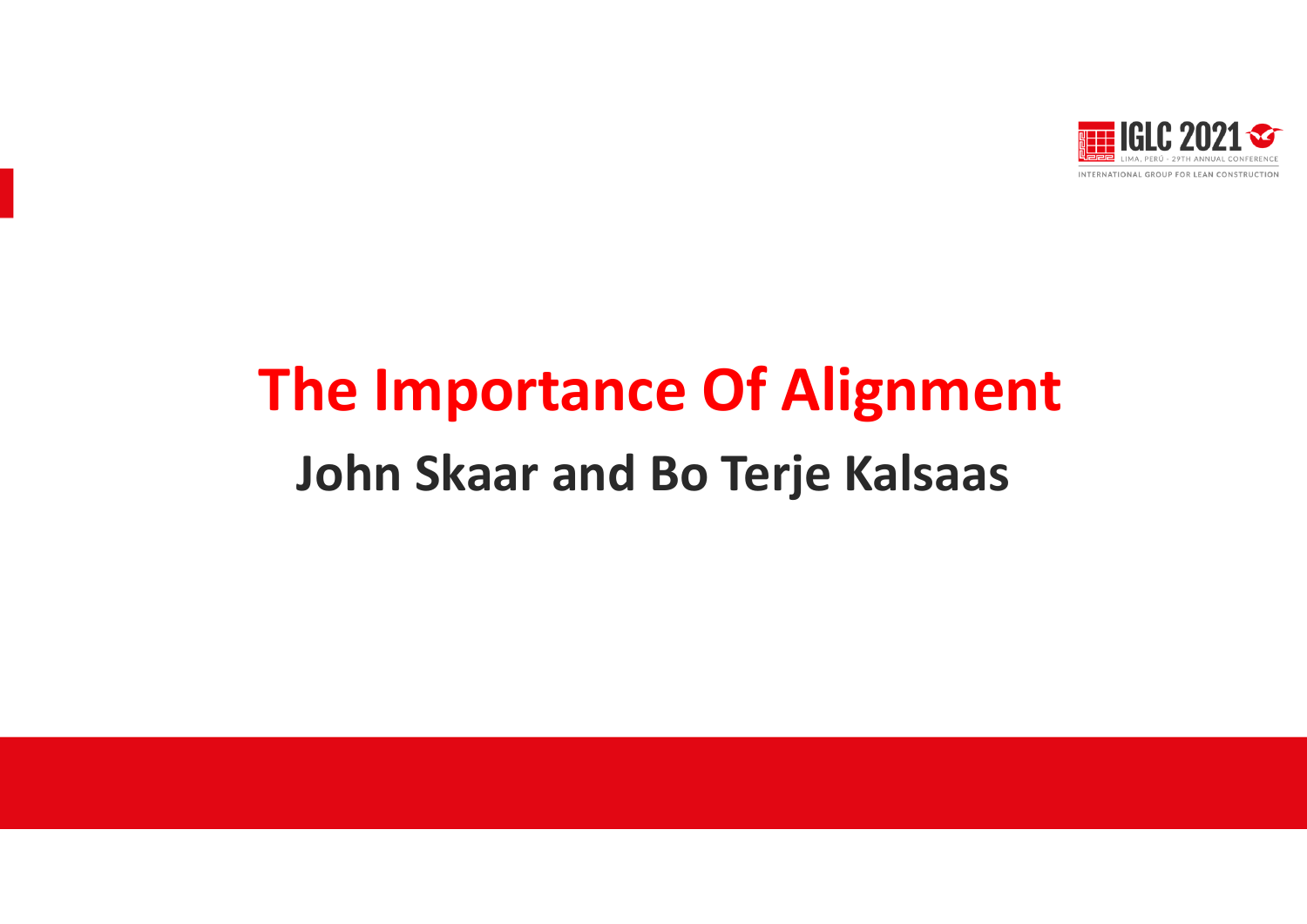

## **AGENDA**

- Background
- Explaining Illeris' Model For Working Life
- Learning in a process based leadership framework
- Conclusion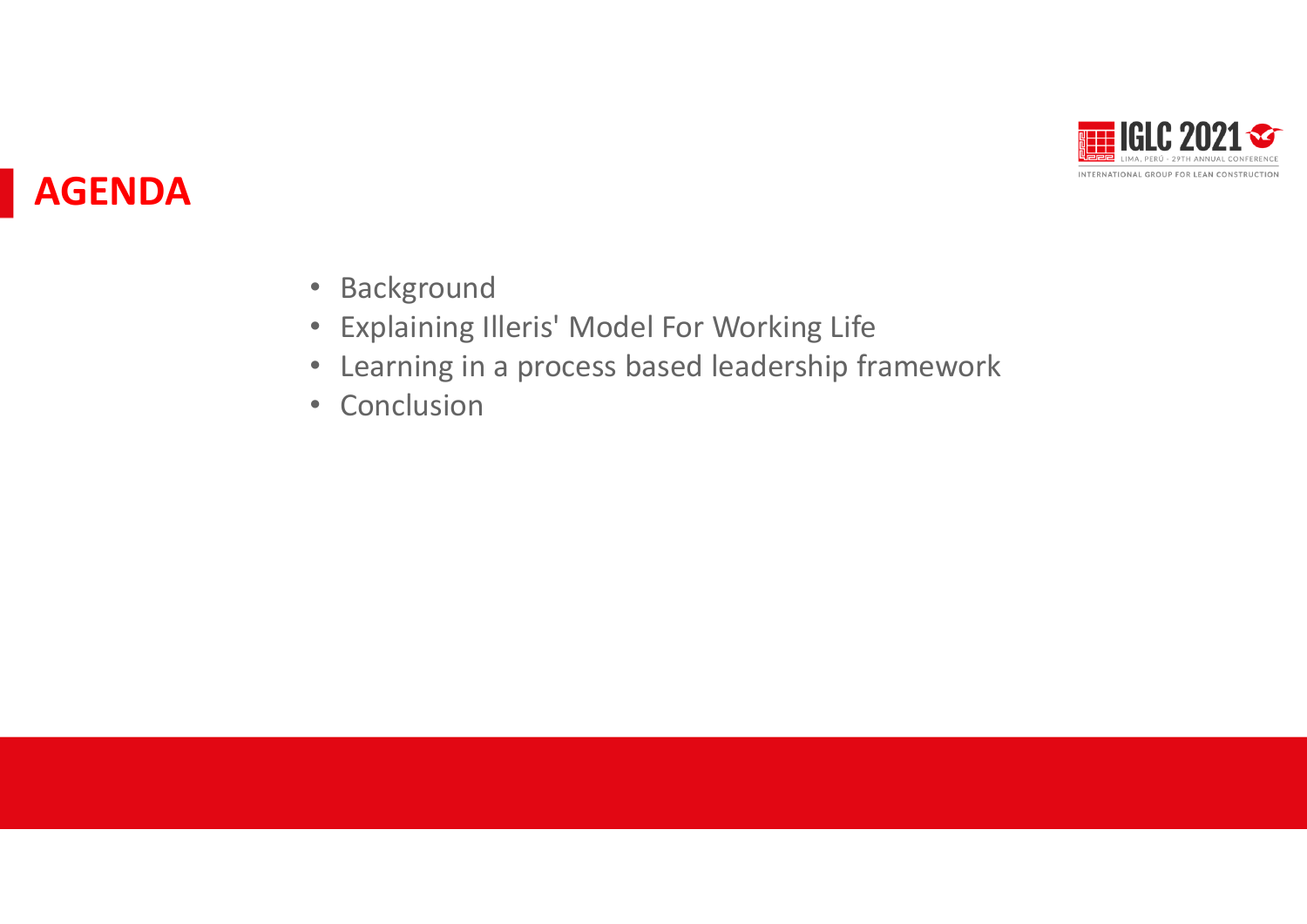

### **BACKGROUND**

- The paper is part of a Phd project developing and testing a framework for process based leadership.
- In an attempt to gain knowledge about how guiding and actionable principles could be used to spur process based leadership, Illeris' model for working life seemed promising.
- Illeris' model for working life is a model coupling both the individual and organisational aspects of learning into one combined model. Presentación Presentación Presentación Presentación Presentación Presentación Presentación Presentación Presentación Presentación Presentación Presentación Presentación Presentación Presentación Presentación Presentación P
- The paper is conceptualizing how principles could affect the dimensions in the model in order to make a basis for case and field testing.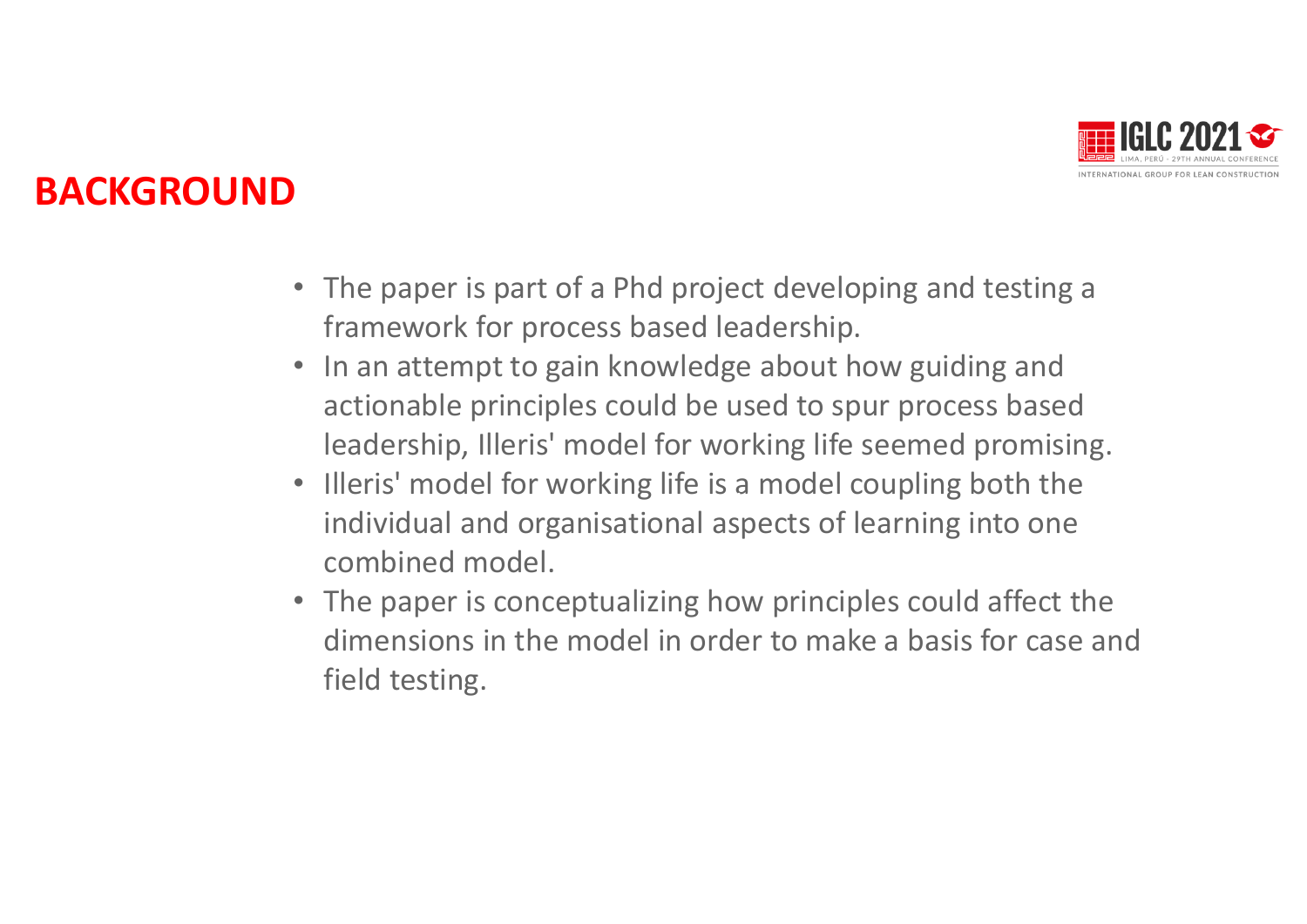



**The complex model for learning**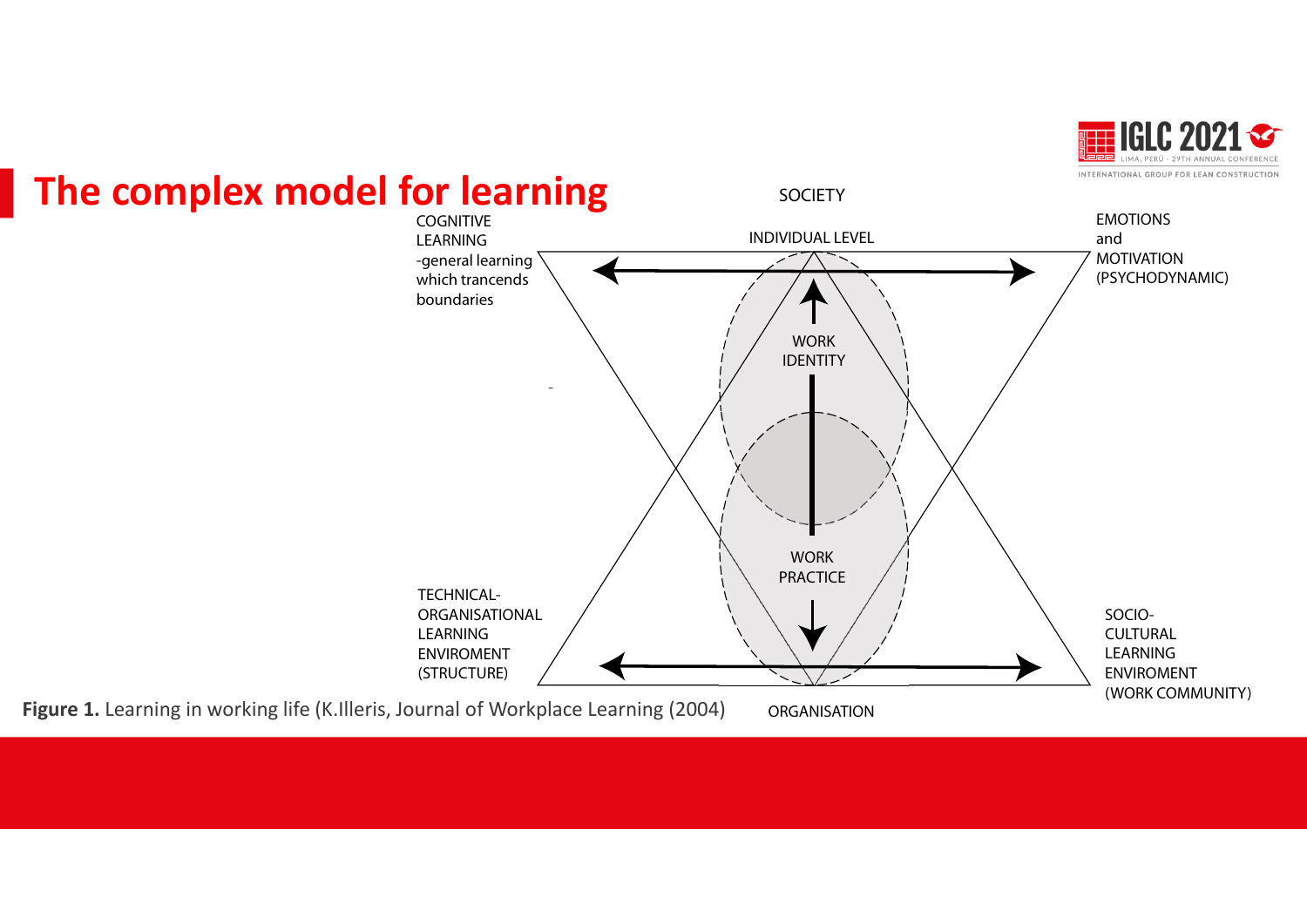

## **Work identity**

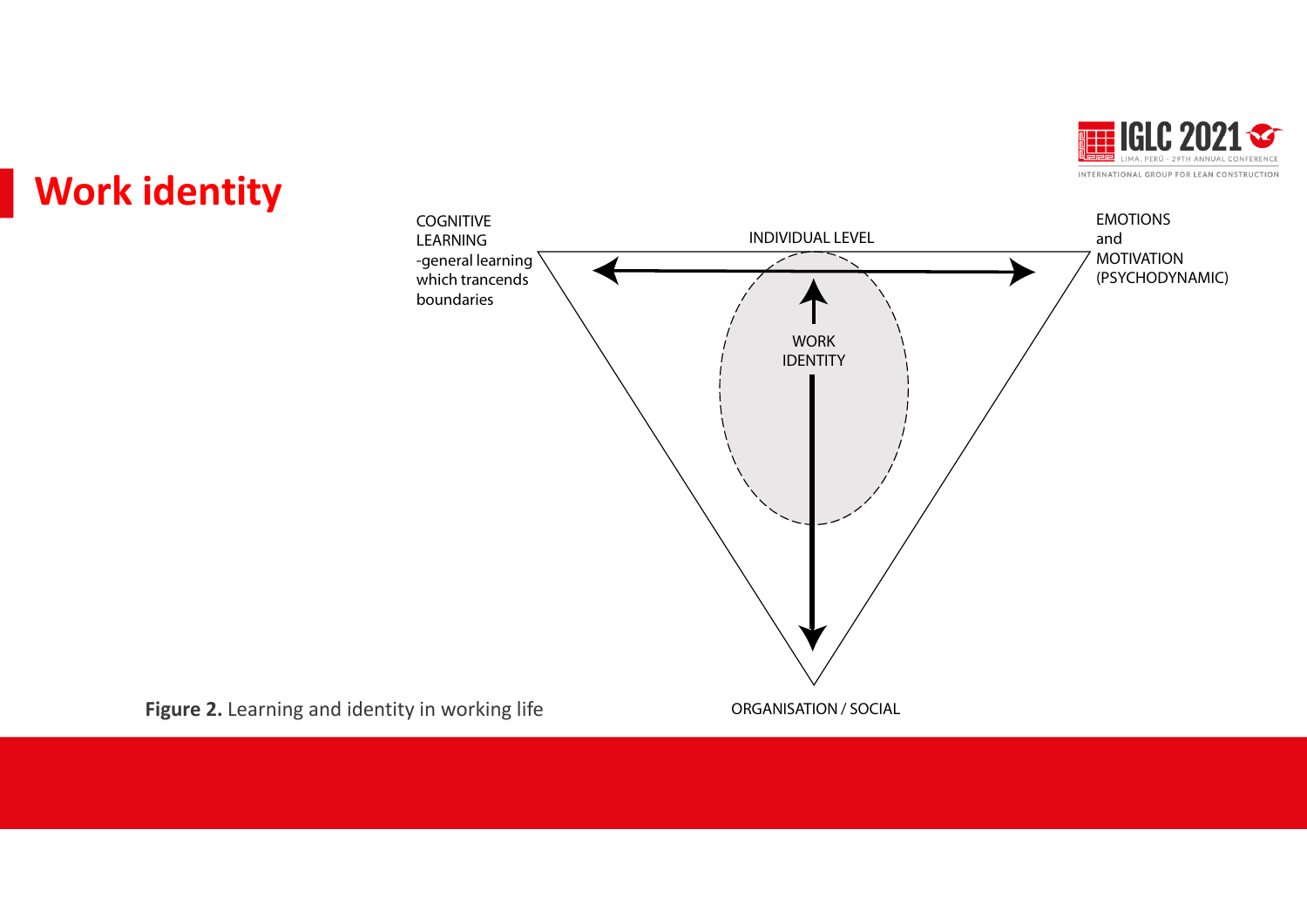

## **Work identity**

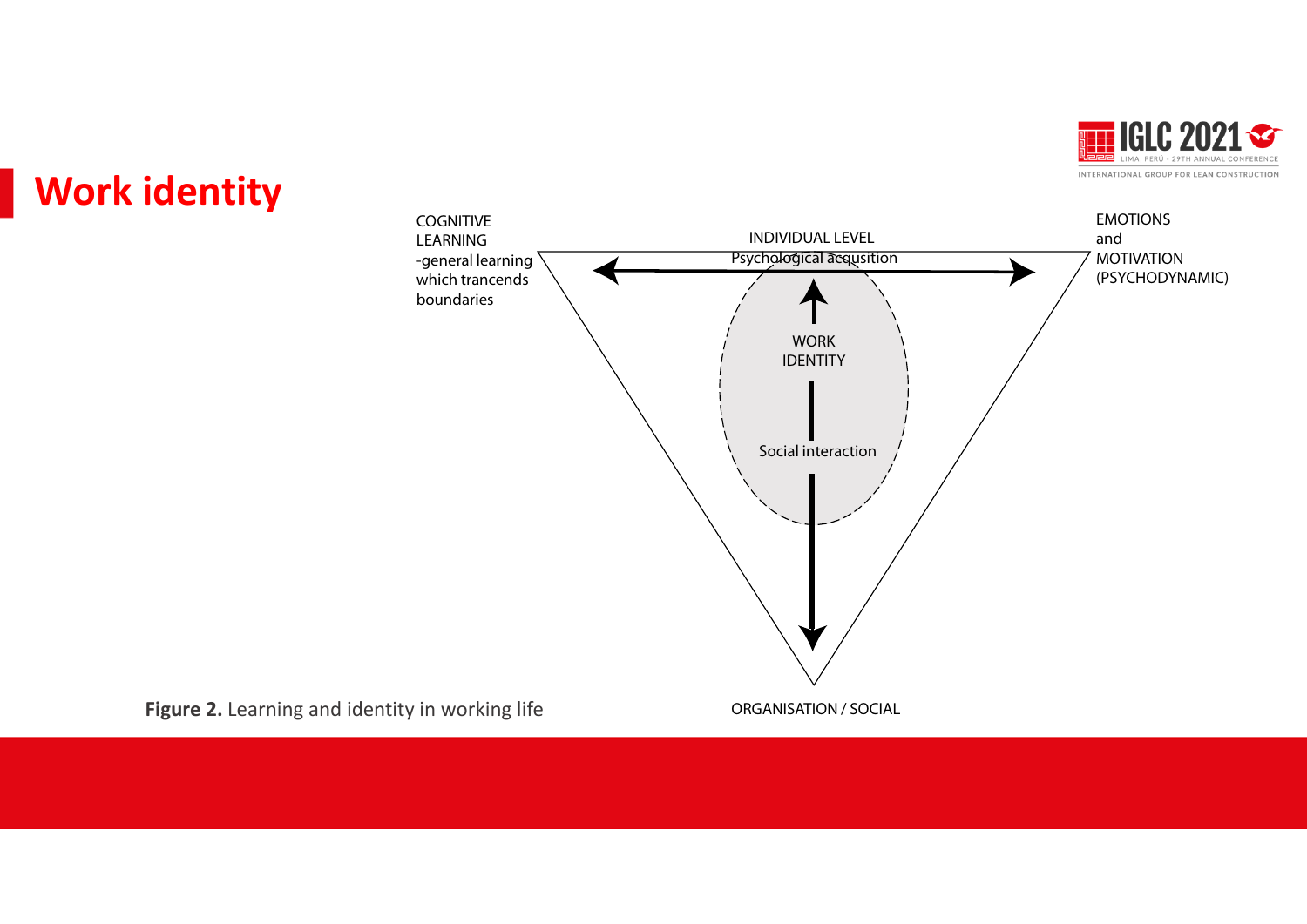



#### **Work practice**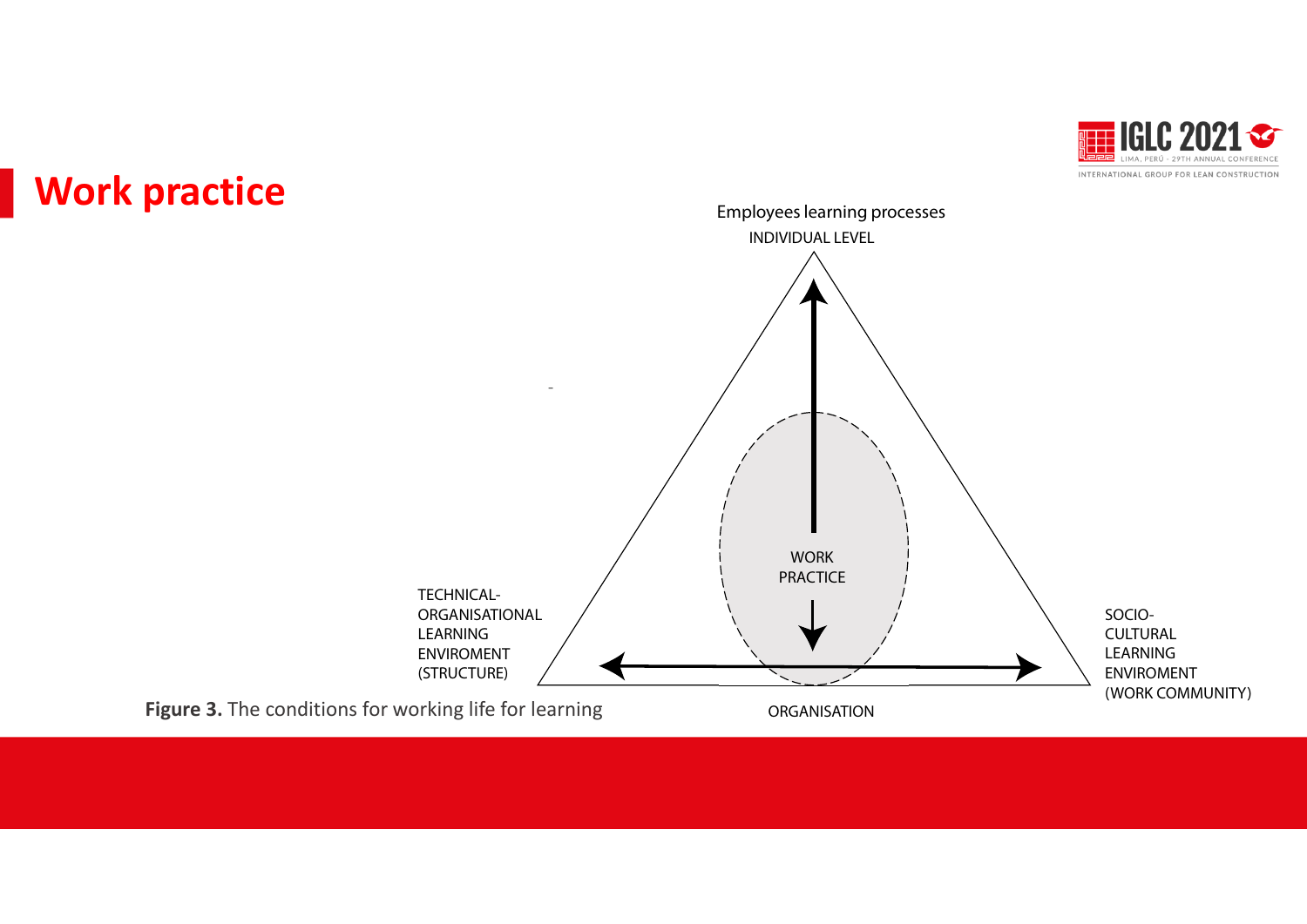

#### **The complex model for learning**



**Figure 4.** Learning in working life for a principle based framework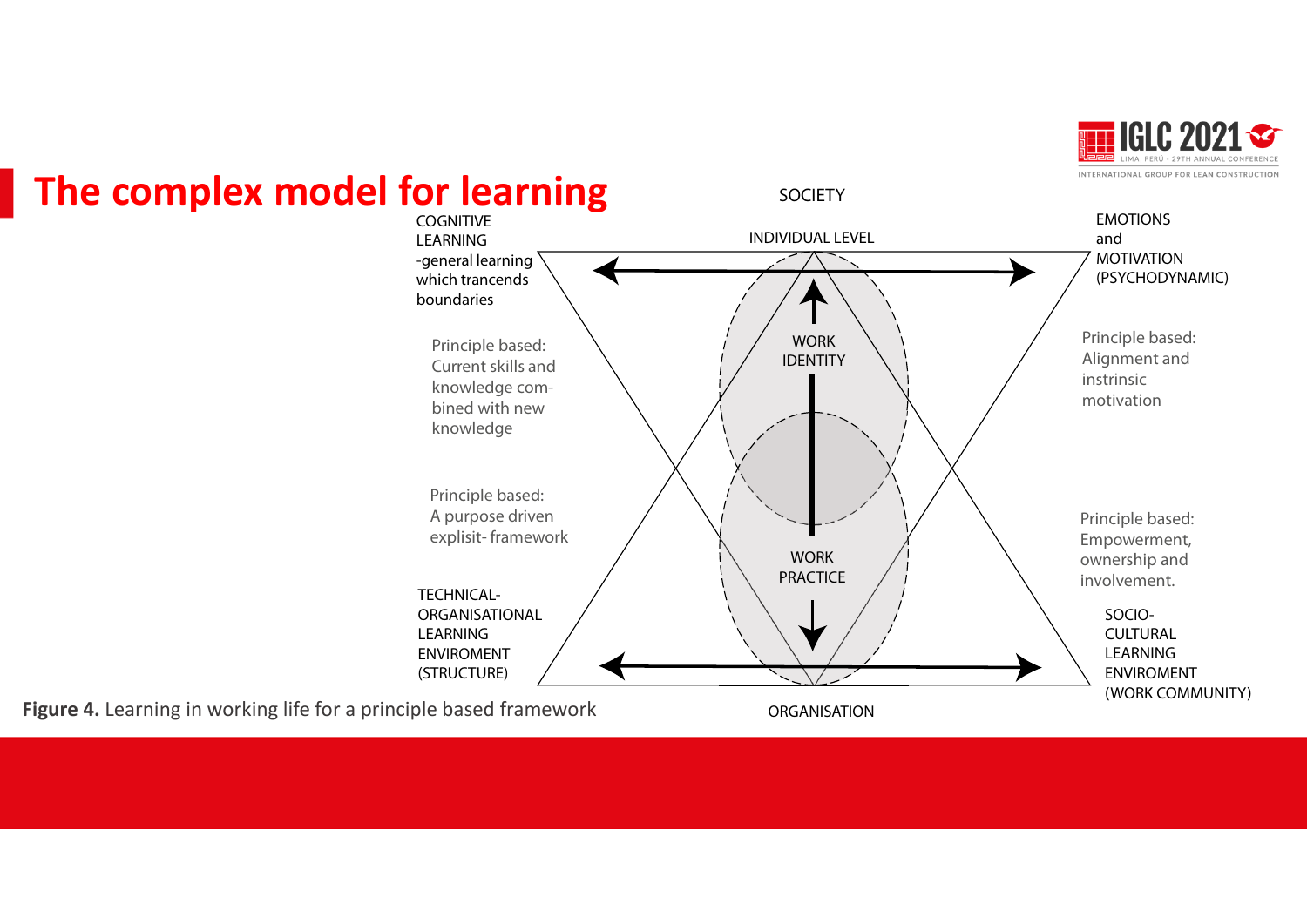

## **CONCLUSIONS**

Illeris' model for working life is a complex, but still applicable model for analysing the dynamic of learning.



Illeris' model for working life enhances the need for training, and making a leadership framework explicit. The Illeris' model can also continuously challenge the framework to provide organisational alignment.

Actionable principles aligned with the purpose, vision and mission of the company or project seems to be stimulating learning on a contextual level .